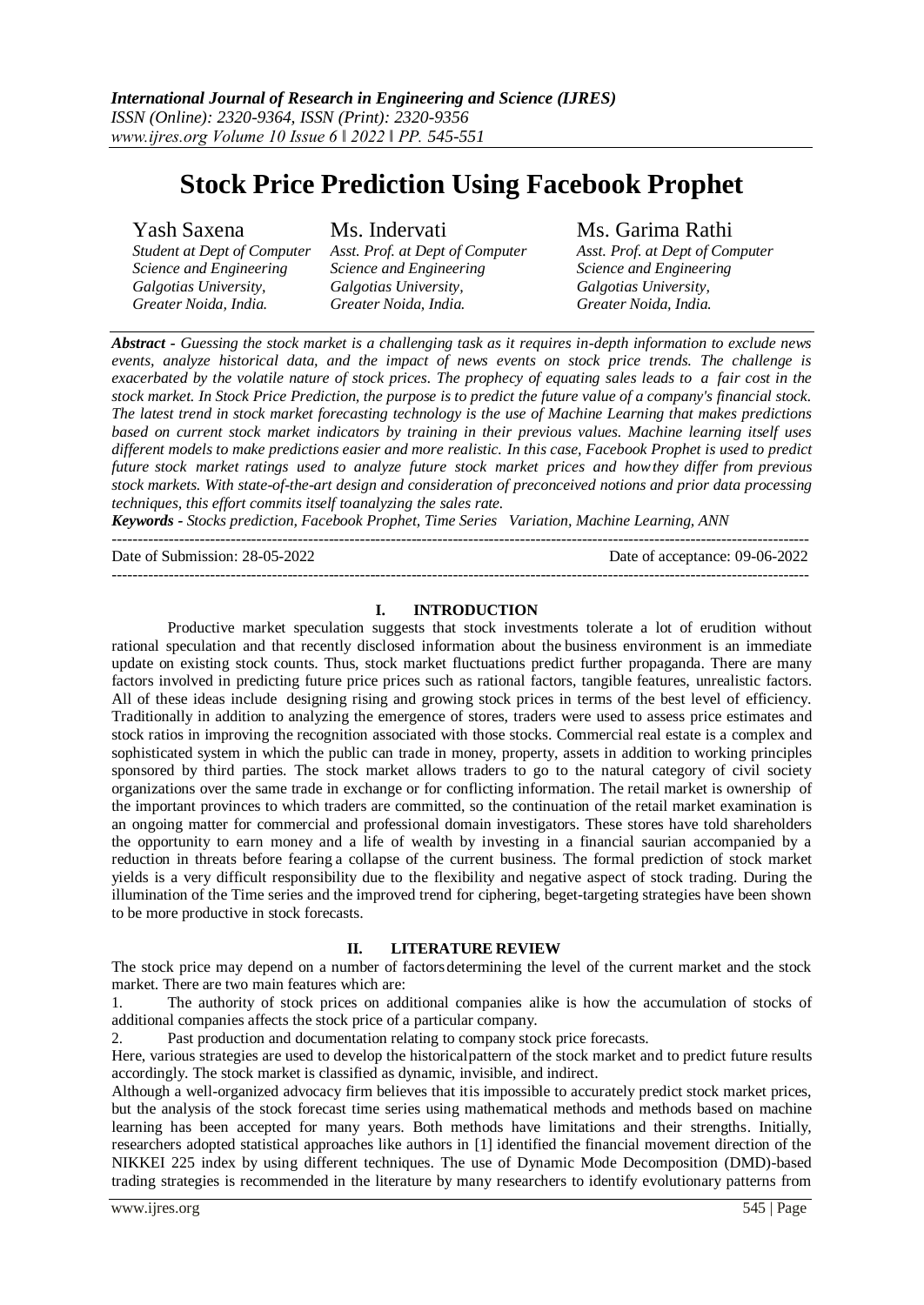stock price data [2]. [3] Extract price prediction from daily stock price data using DMD method. [4] Proposed a new SVM method for Financial Distress Prediction (FDP). Comparisons show that ANN achieves better results as compared to SVM [5]. Here, we implement Facebook prophet toproject the behavior of future stocks that examines the pattern of stocks.

#### **III. DATA SET**

Here, the data set covers 1 year of data from 2020-2021. The data set consists of 249 complete rows and 7 columns. The columns are: Date, Open, Up, Down, Close, Adj Close, Volume.

Date- This is an Index feature.

High- Indicates the maximum amount of stock per day.

Low - Lowest stock price for that day. Open - Opening price for that day.

Close - Closing price for that day.

Adj Close- Specifies the nearest fixed value.Volume - The amount of stock sold that day.

Here, we will consider the 'Close' price for each stock as an attribute for each item in our stock. The structure of data including sample rows is as follows:

| TADLE I. DATA SET |       |       |  |  |
|-------------------|-------|-------|--|--|
| Date              | Open  | High  |  |  |
| 2020-11-03        | 52.70 | 53.84 |  |  |
| 2020-11-04        | 53.25 | 53.95 |  |  |

#### **TABLE I**. DATA SET

#### **TABLE II.** DATA SET

| тары: Н. Рата эст |  |                 |  |
|-------------------|--|-----------------|--|
| ll .ow            |  | CloseVolume     |  |
| 50.97             |  | 52.5911671919.0 |  |
| 51.08             |  | 53.4513555398.0 |  |

This is specimen data. Before performing any algorithm commentary on the data, we necessitate doing fascinating pre-processing measures.

#### **DATA VISUALIZATION:**

One of the best predominant actions while dispensing with data is data visualization, we can visualize data with the help of different graphs using Plotly library in python which gives us a bigger and picture of data that we are dealing with.

Decentralizing data furnishes a more immeasurable perception of data. If in case data consist of large numbers of columns and rows it is difficult to analyze and plot for everydistinctive parameter distinctly. To overcome this, PlotlyExpress is used. This comprises gatherings that can generatean entire figure at once. The X-axis is Date, Y-axis is columns in data.



Fig. 1. Area Graph Close vs Date

The above graph is an Area Graph of Close value vs Dateof the TATAPOWER stock.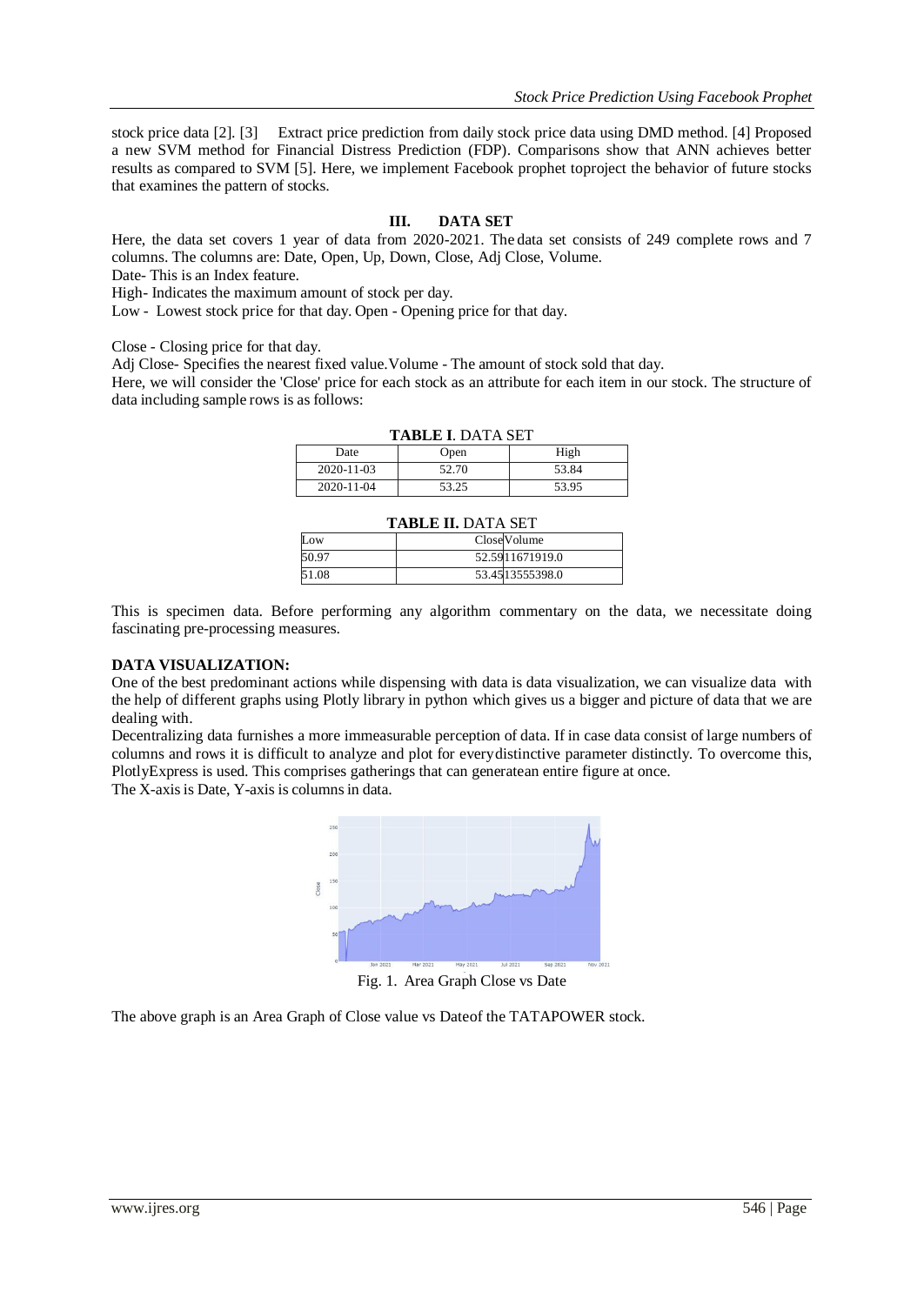

Fig. 2. Line Graph Close vs Date

Above is the line graph of Close value Vs Date for the same stock.



Fig. 3. Area Graph Volume Vs Date

The above graph tells us about the amount of stocks sold /exchanged on different dates.



Fig. 4. Box Plot

The above graph is a Box Plot which tells us about theoutliers in the dataset.

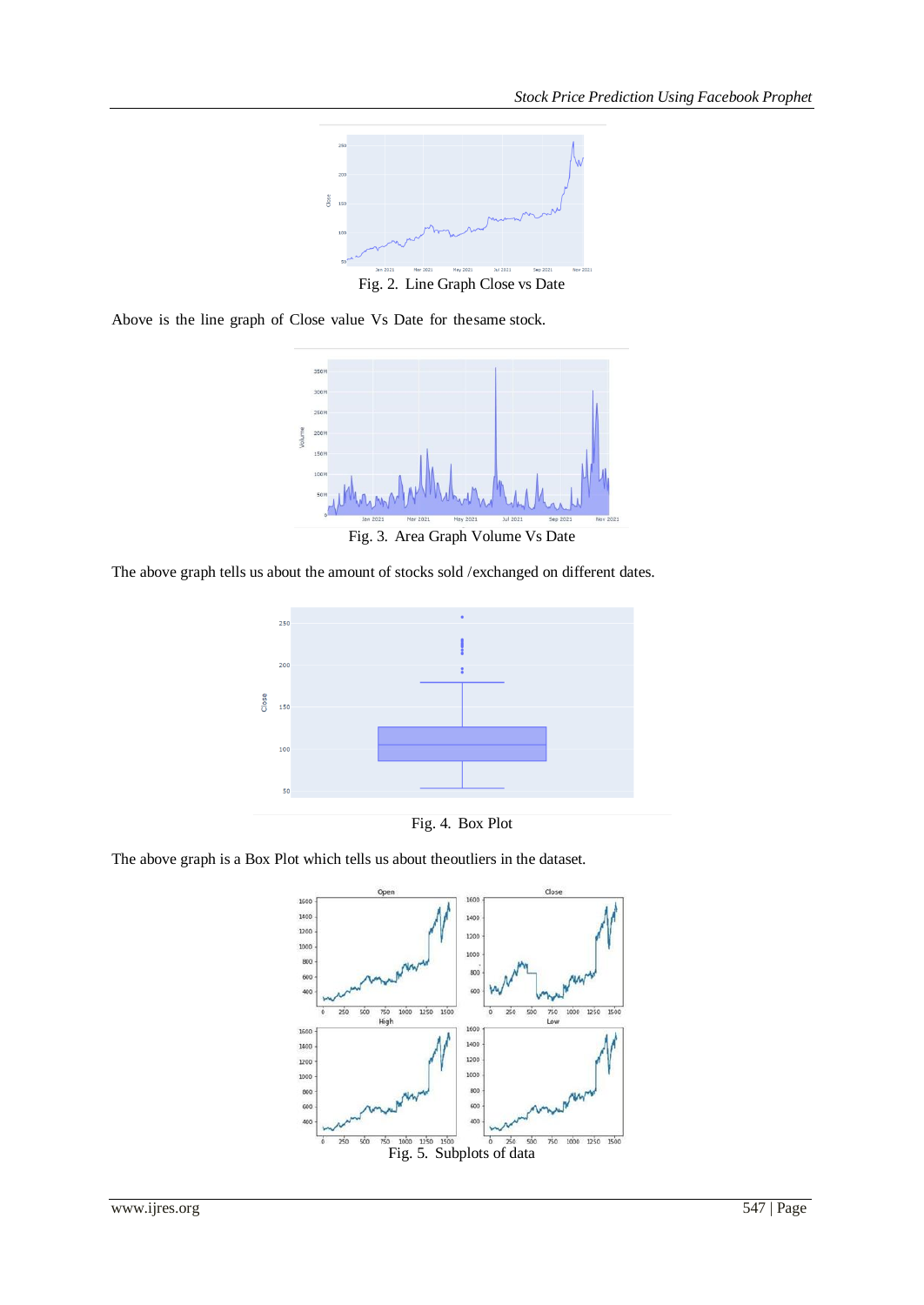These are subplots of data that shows a trend or pattern of data for every column.

# **IV. METHODOLOGY**

To get more reliable performance of ultimate forecasts of data some techniques and algorithms are used. Data can be better analyzed by using correlation plots, Moving averages,RMSE. Before performing the algorithm, techniques data must be checked for stationary test whether data is stationaryor Non-stationary.

# **Correlation Plot:**

Used to review the data interdependence between variousvariables. Helps us to recognize how each variable is conditioned on the other.

#### **Heatmap for Correlation:**

Symbol representation of data where values are displayed in color. It is obvious to visualize complex data as well.

Indicates how each variable is associated with each variable. If the Correlation value is high between the two variables, it means that the 2 variables are highly correlated.



Here, the above Figure6 says that almost all values are correlated with each other.

#### **Moving Averages:**

These are simple and common examples of slides used in time series analysis. It involves designing a new series where the values are combined with the sum of the immature values in the first-time series. These are the basic ideas for the timeline. This forms the basic model for analyzing time series. One of the main areas of moving averages is the time series and has a slightly different meaning. If data has a lot of flexibility it has a fixed meaning and medium movement may not be the best wayto predict. If the data has a fixed rate, the data is stationary and the moving average can be used. It can be used to prepare data, feature engineering, and predictive guides. Listed below are the types of moving averages.

# **Simple Moving Average (SMA):**

It measures the average area of the last 'n' data points. It is an effective measure that can help determine if the value of the asset will continue or decrease the trend.

SMA:  $(t + (t-1) + (t-2) + \dots (T-n))/n$ 

Determines the fraction of the selected different prices, the closing prices on a regular basis, by the number of times in that range.

# **Weighted Moving Average (WMA):**

Provides a weighted point of the last n 'data point where the weight is assigned. It is a special indicator that attaches great weight to many modern data points, as well as light weight to data points in the past.

WMA:  $(t * weighting factor) + ((t-1) * 1 factor)$ 

 $+....+((t-n)*weight factor-n)/n$ 

It is won by multiplying the whole number in the data set by the preset weight and by adding the resulting values.

Exponential Moving Average (EMA):

It compares to a weighted scale but we do not share weights here. It takes longer to calculate EMA and takes EMA as thenext input rather than t-1 and t-2. A special chart indicator that follows the cost price over time. EMA: (Close - previous EMA)  $*(2 / (span + 1)) +$  Previous EMA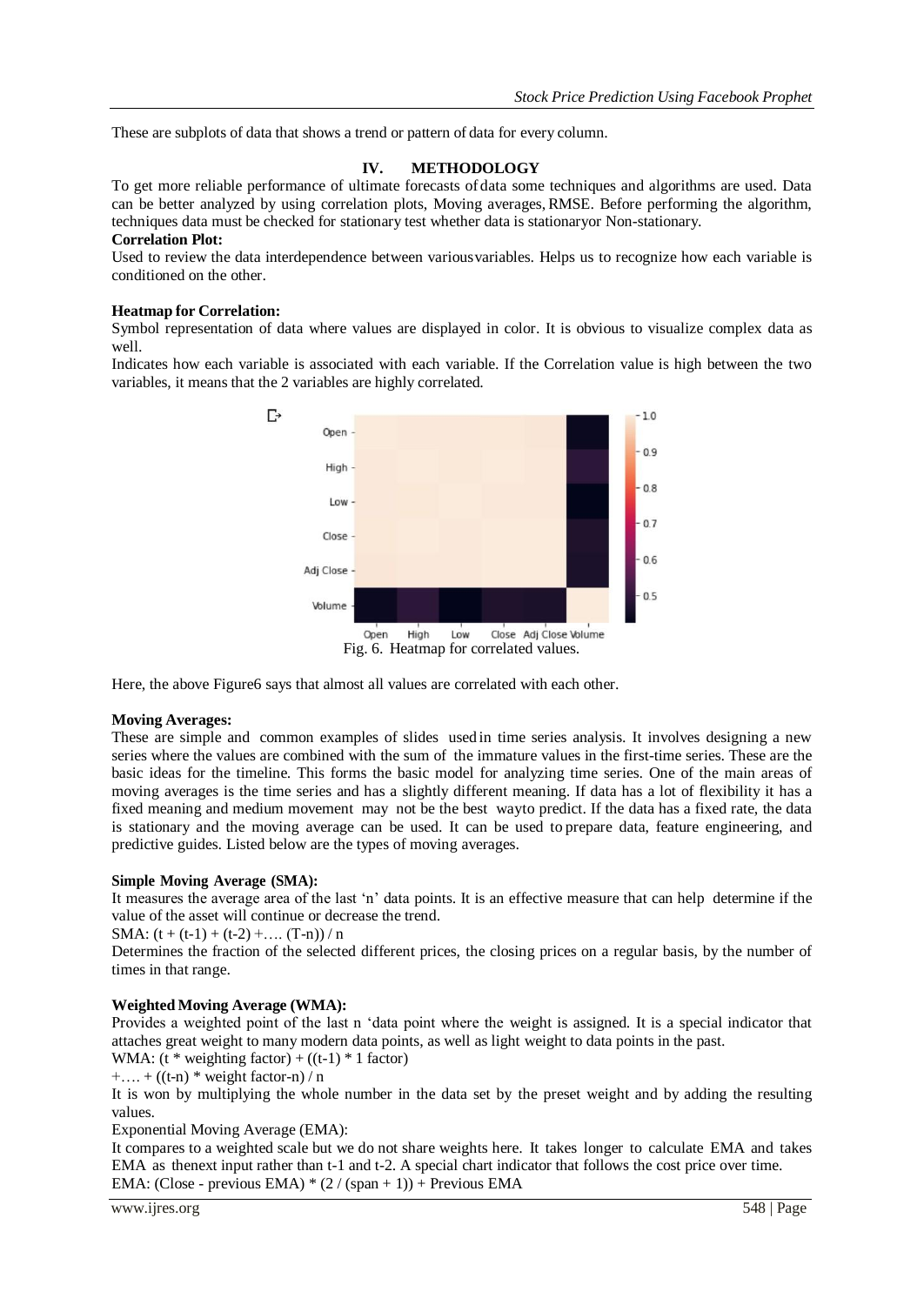Accept changes to data points immediately. Here, Span is thelength of time we want to calculate.

# **Exponential Smoothing:**

Expected another parameter called 'α'.  $\alpha$  is a slippery slope. A large number of  $\alpha$  means that the model keeps paying attention to the most recent data points. A little  $\alpha$  means to count history. Yt + 1: α [Y t + (1-α) Yt-1 + (1-α2) Yt-2 + (1-α3) Yt-3  $+...$ ]

It is a precept of the precept process of smoothing outtime-series data using an interpreter window function.

# **RMSE:**

If RMSE is less then, the Error is less. Here, RMSE is adopted to estimate which moving average is best for data. Here, we examine the 'Close' column and applying RMSE for that.

RMSE:  $\hat{G} \sum_{i=1}^{n} ((Y^i - y_i)^2)/2$ 

**TABLE IV.** RMSE RESULTS FOR MOVING AVERAGES

| Moving Average                 | 21.519 |
|--------------------------------|--------|
| Weighted moving average        | 19.750 |
| Exponentially weighted average | 20.075 |
| Exponential smoothing          | 17.664 |

From TABLE4 it shows that the Exponential smoothingaverage is the best moving average for this data set.



Fig. 7. Moving averages graph for Close column.

The above Figure7 shows which moving average is best.

# **FACEBOOK PROPHET:**

It is an algorithm developed by Facebook's Core Data Science team that is used in various time series forecasting systems. It is widely used when there is a chance for seasonal results.

The Prophet was first established to produce high-quality sales forecasts. This is trying to get points like: Changes in trend due to different brands. Outliers Seasonal results such as weekly, monthly, annual

cycles. y (t): g (t) + s (t) + h (t) +  $\varepsilon$  \* t

y (t) - Reversal model to add g (t) - trends (t) - season

ε \* t – Error

There are many strategies for predicting time series. MAPE can be used for accurate prediction. This equips us with the ability to make timetable predictions with good accuracy using natural parameters and there is an arrangement for capturing the view of the season and holiday heritage.

Facebook Prophet seeks to equate with various consecutive and indirect time activities such as objects. Modeling the season as part of an add-on is the same strategy taken by the exponential smoothness. This library isso important that it has the ability to stand within data and season-related features.

But Facebook Prophet has some limitations like it presumesto be input columns with names 'ds' and 'y' where 'ds' is Date and 'y' is the target variable. Here, a trend can either be positive or negative and may be increasing or decreasing. The sample of this data is as follows: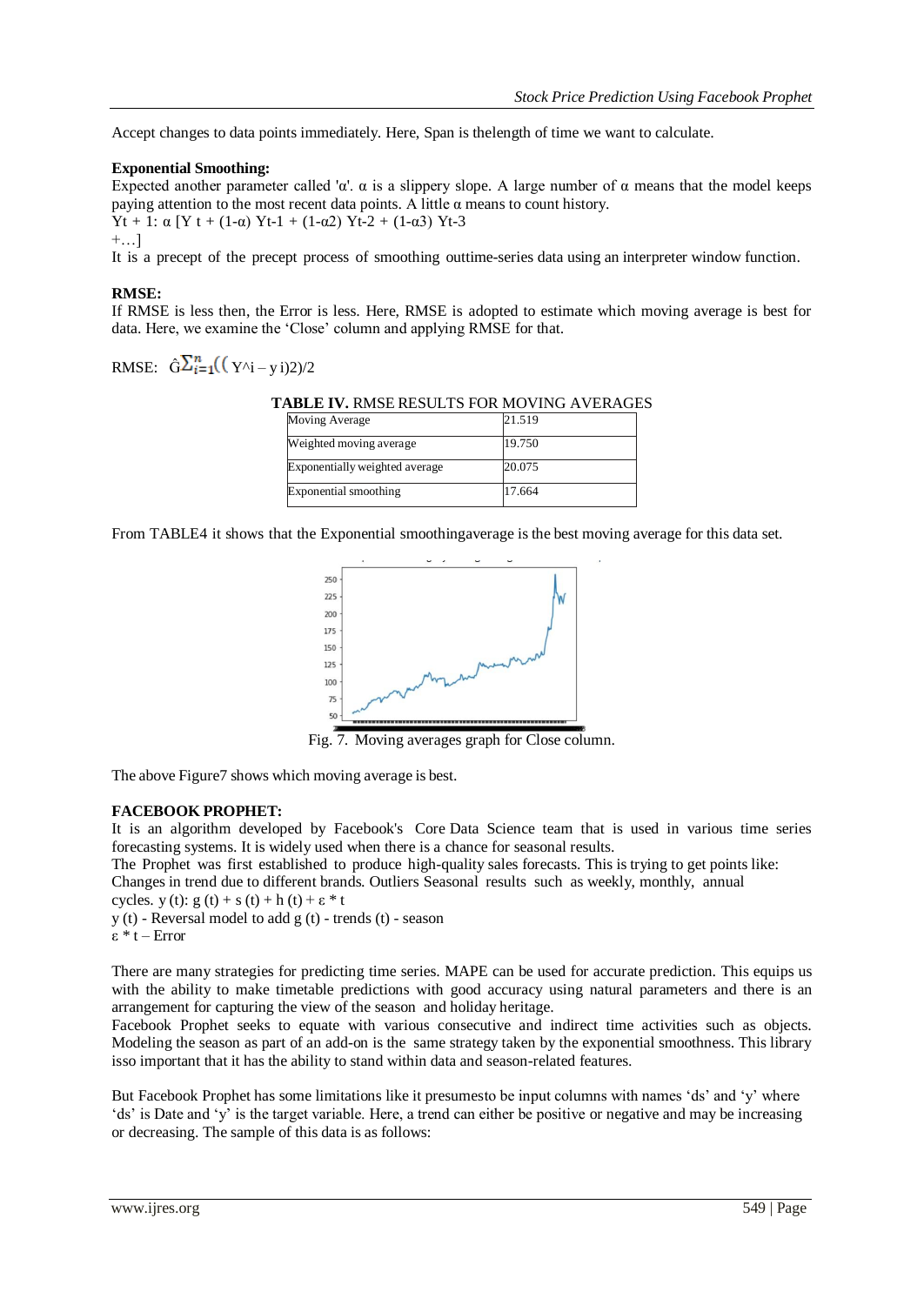| ds         |        |
|------------|--------|
| 2021-01-03 | 54.590 |
| 2021-01-04 | 58.450 |
| 2021-01-05 | 55.210 |

**TABLE VII.** FACEBOOK PROPHET SAMPLE DATA

Here, ds is the Day column and Y is the target column. This is what the Facebook Prophet needs to be in order to install ds and y. It does not take any other variables except these two. Then, the model is ready to match the train data. After the data is ready for training future forecasts are made on the data. Data for future forecasting is as follows:

| ds         | Y hat  | <b>IADLE VIII.</b> FUTURE DATA FRAME<br>Y hat lower | $Y$ hat _ upper |
|------------|--------|-----------------------------------------------------|-----------------|
| 2020-12-26 | 52.352 | 50.036                                              | 55.649          |
| 2020-12-27 | 51.407 | 50.644                                              | 53.335          |
| 2020-12-28 | 50.271 | 49.401                                              | 52.738          |

**TABLE VIII.** FUTURE DATA FRAME

This is sample data for future predictions. Y hat- Predicted value Y hat\_ upper – upper confidence intervalY hat\_ lower – lower confidence interval



Fig. 10. Forecasting of future predictions

From Figure 10, the y-hat is obtained based on y years ago. Here, y is a real prediction of data, and y-hat is aprediction of the future based on previous data. Our model has probably seen good performance in predicting future stock prices.

We can see it better by using a prediction strategy using the confidence interval as well.

There is a parameter called interval \_ width if that is set to 0.95 which indicates setting the confidence level to 95%.



Fig. 8. Forecast future predictions

Here, X-axis is the Date and Y-axis is the target variable that is the Close column variable. Here, **Black** points indicate original data, **Blue** indicates Predictedvalues and **Light blue** indicates Confidence interval. Ourmodel